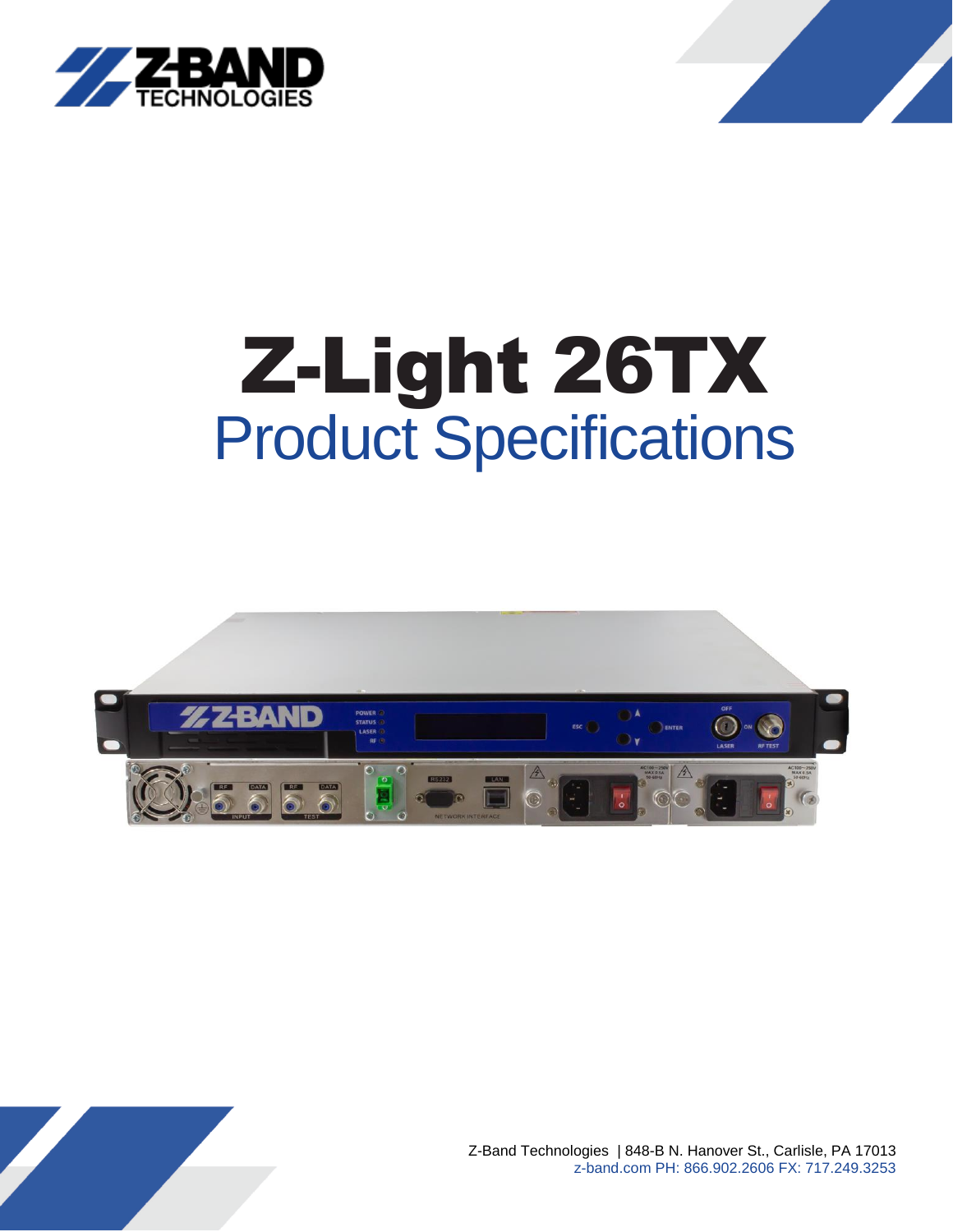## Z-Light 26TX Product Specifications



### **Product Description**

26 milliwatt optical transmitter, maximum optical split is 1x12

#### **Features**

- 26 mW output power in 1RU
- **Primarily used for TV video signals, digital TV signals & data signals transported over fiber**
- Powering by 90-250 VAC (50 to 60 Hz) or -48 VDC
- $1310 \pm 20$ nm wavelength
- High performance DFB direct modulated laser, advanced pre-distortion circuit & digital automatic processing techniques
- Microprocessor monitoring system automatically ensures excellent performance
- 45-550 MHz at levels from 5-20 dBmV (AGC/MGC)
- Electronic level setting & adjustments

## **Functional Schematic**